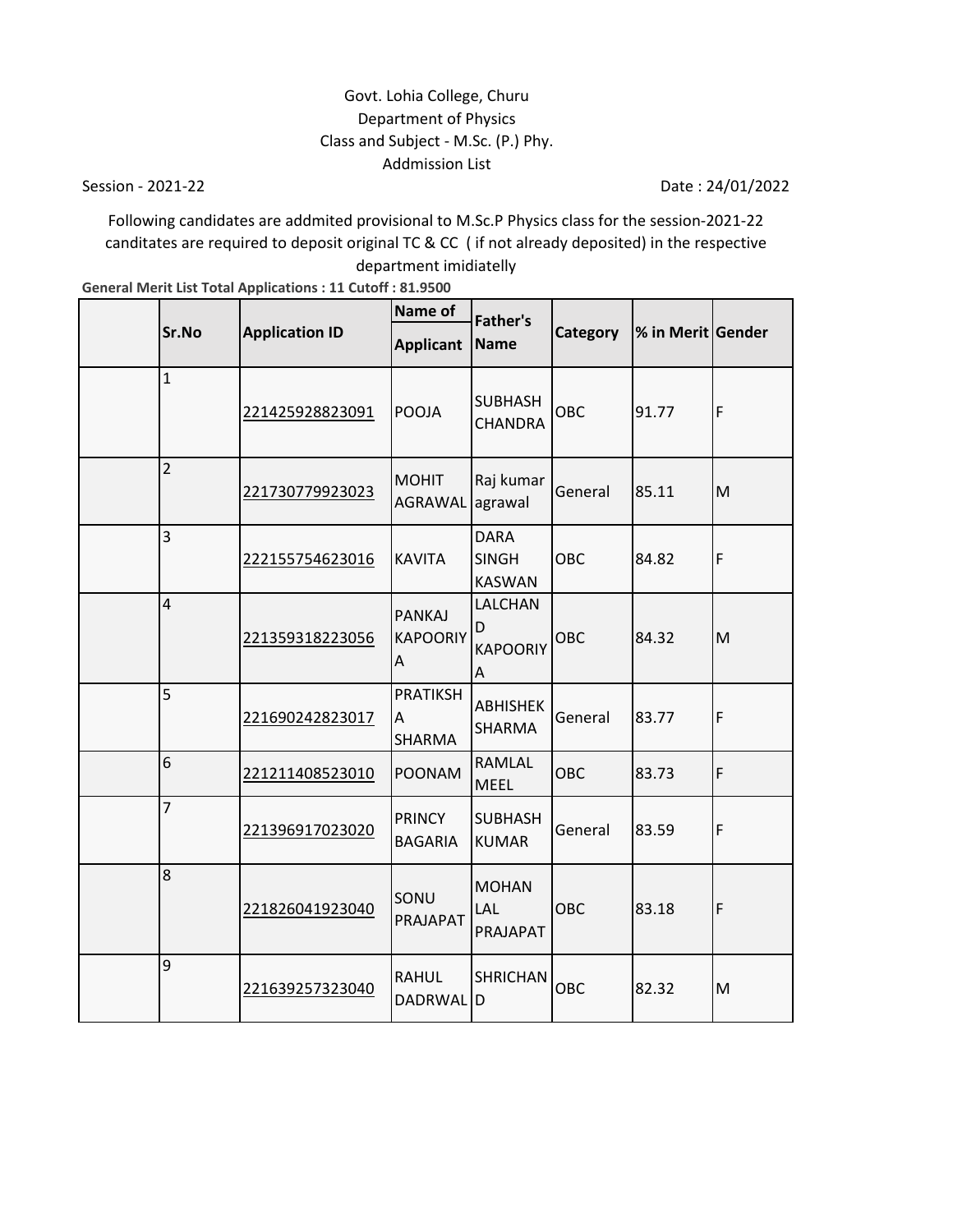| 10 | 221397811723084 |                             | <b>SUBHASH</b><br>PRIYANKA CHANDRA OBC<br><b>BHARGAV</b> |            | 82.09 |   |
|----|-----------------|-----------------------------|----------------------------------------------------------|------------|-------|---|
| 11 | 221444673623097 | <b>AMIT</b><br><b>KUMAR</b> | <b>AMAR</b><br><b>SINGH</b>                              | <b>OBC</b> | 81.95 | M |

#### **EWS Merit List Total Applications : 3 Cutoff : 73.8500**

| 221904050723048 | <b>ANURAG</b><br><b>DUDANI</b> | <b>IPRADEEP</b><br><b>KUMAR</b><br><b>DUDANI</b> | <b>I</b> General | 76.5  | M |  |
|-----------------|--------------------------------|--------------------------------------------------|------------------|-------|---|--|
| 222413915523021 | <b>ASHOK</b><br><b>PAREEK</b>  | <b>SHANKAR</b><br><b>LAL PAREEK</b>              | <b>I</b> General | 75.36 | M |  |
| 221717990823048 | <b>NARESH</b><br><b>KANWAR</b> | <b>RANJEET</b><br><b>SINGH</b>                   | <b>I</b> General | 73.85 |   |  |

## **OBC Merit List Total Applications : 6 Cutoff : 79.6100**

|   | 221518012923057 | <b>RAM</b><br><b>CHANDRA</b><br><b>JAT</b>     | <b>KANA RAM</b><br><b>JAT</b>        | OBC        | 81.68 | ΙM |  |
|---|-----------------|------------------------------------------------|--------------------------------------|------------|-------|----|--|
| 2 | 221781129623092 | RAJIYA<br><b>KILANIYAN</b>                     | <b>ASLAM ALI</b><br><b>KILANIYAN</b> | OBC        | 81.52 | ı۴ |  |
| 3 | 221725007923027 | <b>SAHIL</b><br><b>BHARGAV</b>                 | <b>RISHIKESH</b><br><b>BHARGAV</b>   | <b>OBC</b> | 81.18 | ΙM |  |
| 4 | 221278588923026 | <b>RISHI</b><br><b>PRAKASH</b><br><b>SWAMI</b> | <b>DASHRATH</b><br>LAL               | <b>OBC</b> | 80.59 | M  |  |
| 5 | 221901188523095 | <b>MANISHA</b><br><b>KUMARI</b>                | <b>BEGRAJ</b><br><b>DHAKA</b>        | <b>OBC</b> | 79.64 | Æ  |  |
| 6 | 221920545823052 | <b>POONAM</b>                                  | <b>PRATAP</b><br><b>SINGH</b>        | <b>OBC</b> | 79.61 | F  |  |

#### **SC Merit List Total Applications : 5 Cutoff : 72.0900**

|   | 221220959923029 | <b>SHANTI</b><br><b>BHATIYA</b> | <b>BEGRAJ</b><br><b>BHATIYA</b>              | lsc       | 76.32 |    |  |
|---|-----------------|---------------------------------|----------------------------------------------|-----------|-------|----|--|
|   | 221831774723043 | <b>RAJNISH</b><br><b>KUMAR</b>  | <b>BHEEM RAJ SC</b>                          |           | 74.59 | ΙM |  |
|   | 221523734823052 | <b>REKHA</b><br><b>BAROR</b>    | <b>ASHOK</b><br><b>KUMAR</b><br><b>BAROR</b> | lsc       | 74.32 |    |  |
| 4 | 221998380823010 | <b>HARI RAM</b>                 | <b>MAHENDR</b><br>A SINGH                    | <b>SC</b> | 73.09 | ΙM |  |
|   | 221242010223060 | <b>MAHIMA</b><br><b>KAUR</b>    | SUBESINGH SC                                 |           | 72.09 |    |  |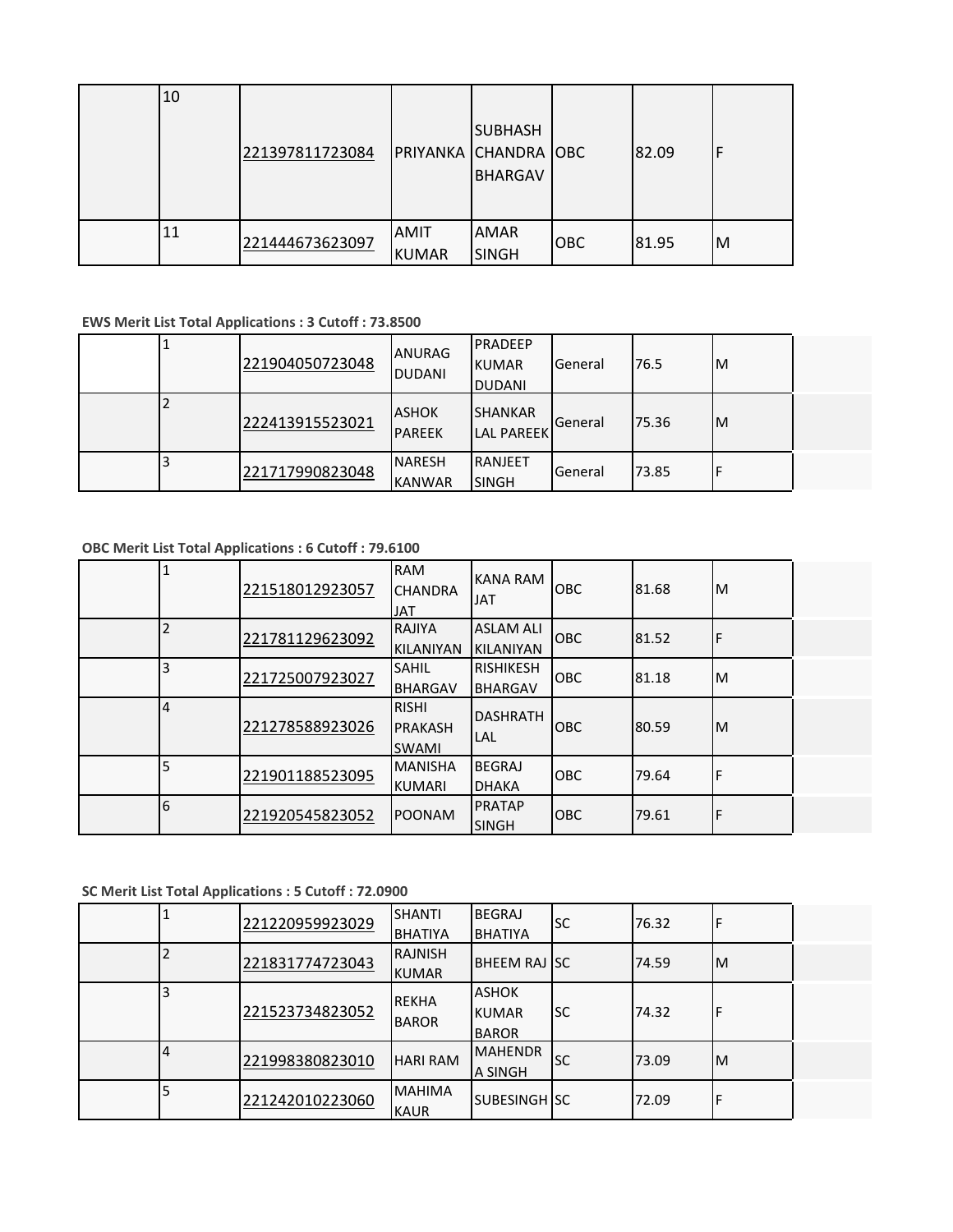### **ST Merit List Total Applications : 1 Cutoff : 58.6400**

| 5789723010 | <b>IMAHESH</b> | <b>HAVARMAL</b> | $\sim$ | 58.64 | ιM |  |
|------------|----------------|-----------------|--------|-------|----|--|
|            | <b>MEENA</b>   | <b>MEENA</b>    | . .    |       |    |  |